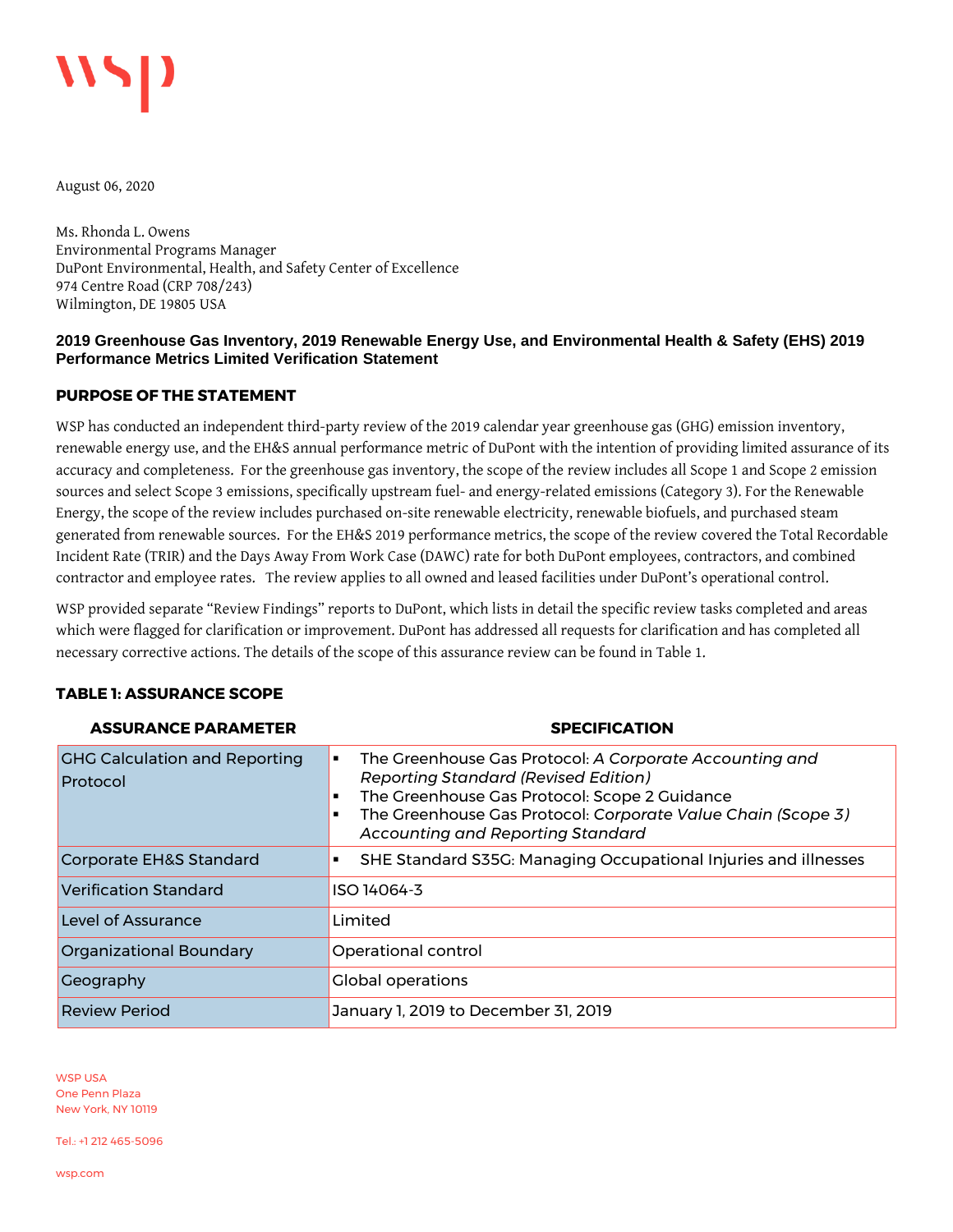

| <b>GREENHOUSE GAS EMISSIONS</b>                         |                                                                                                                                                                                                                                                                                                                                                              |                                                                                                                                                                                                                                                                                                                                                                                   |  |
|---------------------------------------------------------|--------------------------------------------------------------------------------------------------------------------------------------------------------------------------------------------------------------------------------------------------------------------------------------------------------------------------------------------------------------|-----------------------------------------------------------------------------------------------------------------------------------------------------------------------------------------------------------------------------------------------------------------------------------------------------------------------------------------------------------------------------------|--|
| Scope 1                                                 | 3,057,437.0 metric tons CO <sub>2</sub> e (all Scope 1 sources)                                                                                                                                                                                                                                                                                              |                                                                                                                                                                                                                                                                                                                                                                                   |  |
| Scope 2 Location-based                                  | 2,322,921.5 metric tons CO <sub>2</sub> e (all Scope 2 sources)                                                                                                                                                                                                                                                                                              |                                                                                                                                                                                                                                                                                                                                                                                   |  |
| Scope 2 Market-based                                    | 2,532,756.3 metric tons CO <sub>2</sub> e (all Scope 2 sources)                                                                                                                                                                                                                                                                                              |                                                                                                                                                                                                                                                                                                                                                                                   |  |
| Scope 3                                                 | Category 3: Upstream Fuel- and Energy-Related Emissions: 1,207,243<br>п<br>metric tons $CO2e$                                                                                                                                                                                                                                                                |                                                                                                                                                                                                                                                                                                                                                                                   |  |
| <b>Supporting Documents Reviewed</b>                    | CY19 Inventory Management Plan<br>Ξ<br>CY19 GHG Rollup Data Spreadsheet<br>п<br>CY19 Scope 1 and 2 Emission Factor Update Spreadsheet<br>п<br>CY19 Scope 3 FERA Calculation Spreadsheet<br>$\blacksquare$<br>CY19 Scope 3 Factor Calculation Sheets<br>Ξ<br>Interviews with select site personnel<br>٠<br>Energy purchasing Invoices for selected sites<br>п |                                                                                                                                                                                                                                                                                                                                                                                   |  |
| Date Review Complete                                    | July 26th, 2020                                                                                                                                                                                                                                                                                                                                              |                                                                                                                                                                                                                                                                                                                                                                                   |  |
| <b>RENEWABLE ENERGY CONSUMPTION</b>                     |                                                                                                                                                                                                                                                                                                                                                              |                                                                                                                                                                                                                                                                                                                                                                                   |  |
| <b>Purchased Renewable Electricity</b>                  | $\blacksquare$<br>106,899,899 kWh                                                                                                                                                                                                                                                                                                                            |                                                                                                                                                                                                                                                                                                                                                                                   |  |
| <b>Onsite Renewable Electricity</b>                     | $\blacksquare$<br>1,390,419 kWh                                                                                                                                                                                                                                                                                                                              |                                                                                                                                                                                                                                                                                                                                                                                   |  |
| Renewable Electricity Percentage                        | 2.9%<br>l.                                                                                                                                                                                                                                                                                                                                                   | *Note that this figure includes purchased<br>renewable energy and renewable energy<br>generated onsite through solar PV and a biomass-<br>fueled generator. Non-renewable onsite<br>generation, typically small sources such as<br>emergency generators, is not tracked nor included<br>in this calculation. 2.9% = (Purchased RE+Onsite<br>RE) / Total Purchased Electricity Use |  |
| <b>Renewable Biofuels</b>                               | 868,268.5 Thousand SCF<br>×,<br>Biogas from waste water<br>treatment<br>609,443.1 MMBtu Landfill<br>Gas<br>36 Gallons Biodiesel<br>49,791 Metric Tons<br>Ξ<br><b>Biomass (Wood Chips)</b>                                                                                                                                                                    | *Note that the wood fuel was used to produce<br>renewable electricity that is included in the on-site<br>renewable electricity total above. Should DuPont<br>develop a total renewable energy value to report, it<br>should only include either the wood fuel or the<br>renewable electricity but not both.                                                                       |  |
| <b>Purchased Steam from</b><br><b>Renewable Sources</b> | 201,070,010 kWh<br>٠                                                                                                                                                                                                                                                                                                                                         |                                                                                                                                                                                                                                                                                                                                                                                   |  |
| <b>Supporting Documents Reviewed</b>                    | CY19 Inventory Management Plan<br>п<br>CY19 GHG Rollup Data Spreadsheet<br>п<br>CY19 Scope 1 and 2 Emission Factor Update Spreadsheet<br>$\blacksquare$<br>Energy purchasing Invoices for selected sites<br>٠<br>Interviews with energy procurement staff<br>п                                                                                               |                                                                                                                                                                                                                                                                                                                                                                                   |  |
| Date Review Complete                                    | July 26th, 2020                                                                                                                                                                                                                                                                                                                                              |                                                                                                                                                                                                                                                                                                                                                                                   |  |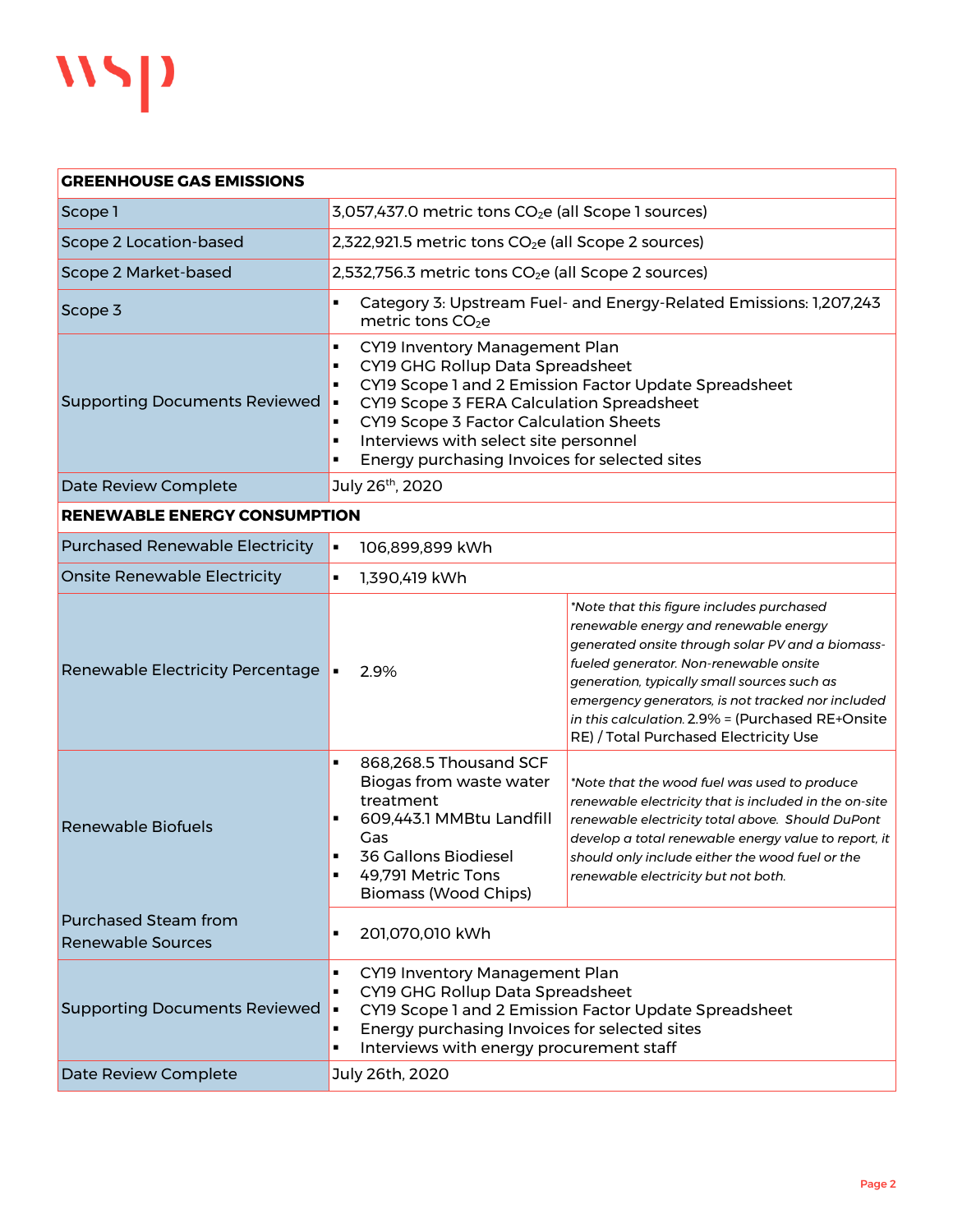

| <b>EH&amp;S PERFORMANCE METRICS</b>          |                                                                                                                                                                                                                                                                             |  |
|----------------------------------------------|-----------------------------------------------------------------------------------------------------------------------------------------------------------------------------------------------------------------------------------------------------------------------------|--|
| <b>Employee TRIR</b>                         | 0.288                                                                                                                                                                                                                                                                       |  |
| <b>Employee DAWC Rate</b>                    | 0.049                                                                                                                                                                                                                                                                       |  |
| <b>Contractor TRIR</b>                       | 0.368                                                                                                                                                                                                                                                                       |  |
| Contractor DAWC Rate                         | 0.035                                                                                                                                                                                                                                                                       |  |
| Total (Employee + Contractor)<br><b>TRIR</b> | 0.311                                                                                                                                                                                                                                                                       |  |
| Total (Employee + Contractor)<br>DAWC Rate   | 0.045                                                                                                                                                                                                                                                                       |  |
| <b>Supporting Documents Reviewed</b>         | Sample Weekly Incident Summary Reports<br>Monthly Incident Summary Reports<br>S35G Corporate Standard<br>Sample Injury Classification Reports for select sites<br>Sample Incident Investigation Reports for select sites<br>Interviews with Corporate EH&S Management Staff |  |
| Date Review Complete                         | July 26 <sup>th</sup> , 2020                                                                                                                                                                                                                                                |  |